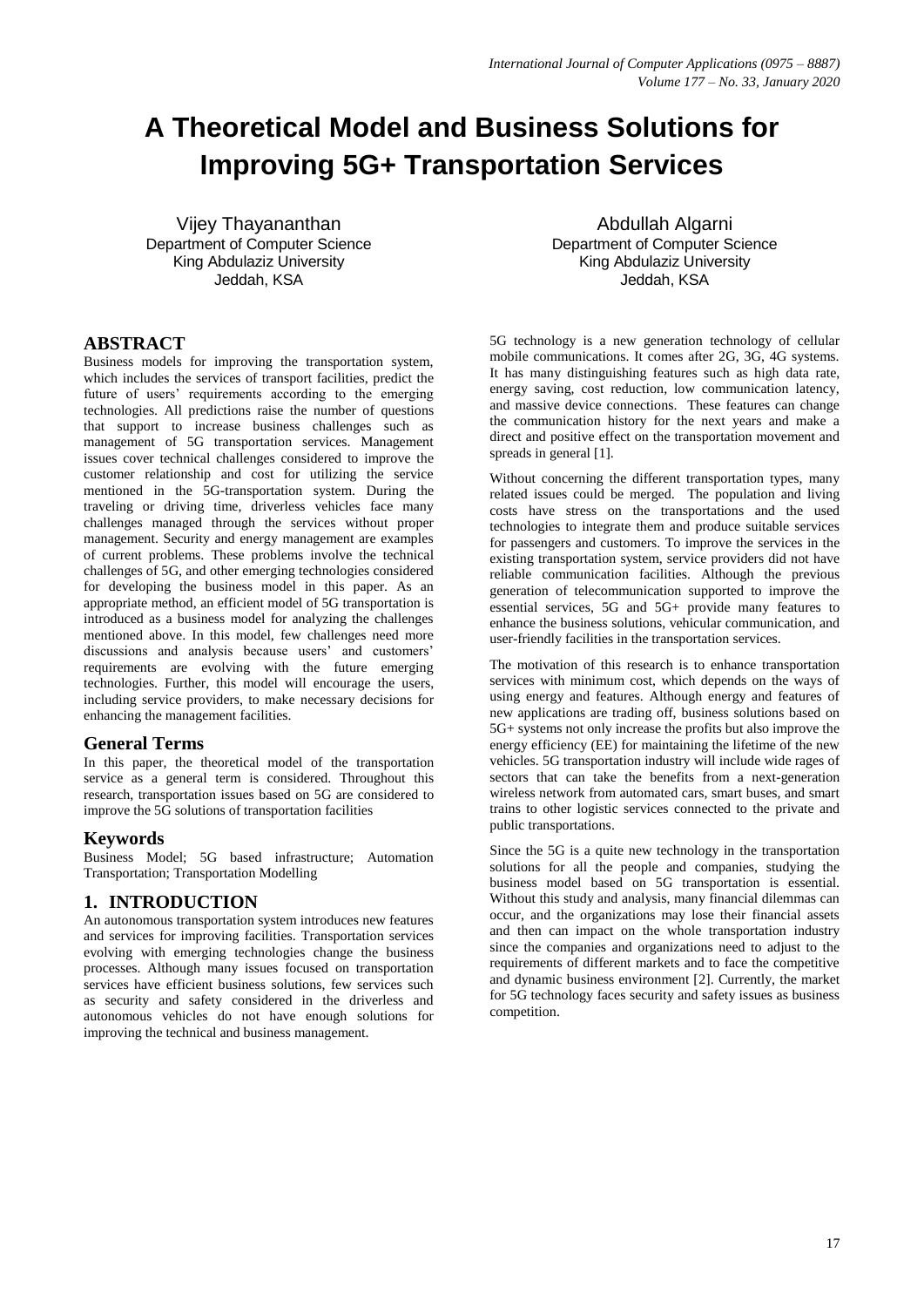|                   | <b>Main Features</b> |                                          |                                  |                          |                                                          |                                                          |                       |
|-------------------|----------------------|------------------------------------------|----------------------------------|--------------------------|----------------------------------------------------------|----------------------------------------------------------|-----------------------|
| <b>Technology</b> | <b>Period</b>        | <b>Standards</b>                         | <b>Used</b><br><b>Technology</b> | Data<br><b>Bandwidth</b> | <b>Advantage</b>                                         | <b>Disadvantage</b>                                      | <b>Applications</b>   |
| 1G                | 1970/1984            | <b>MTS</b><br><b>AMPS</b>                | Analog<br>cellular               | 2 kbps                   | Mobility                                                 | Security Issue                                           | Analog Phone<br>Calls |
| 2G                | 1980/1999            | <b>TDMA</b><br><b>CDMA</b><br><b>PDC</b> | <b>GMS</b>                       | 64 kbps                  | Roaming<br><b>SMS</b><br><b>MMS</b>                      | Limited Data<br>Rates                                    | Short<br>messages     |
| 3G                | 1990/2002            | <b>CDMA 2000,</b><br><b>UMTS</b>         | <b>WCDMA</b><br><b>EDGE</b>      | 2 Mbps                   | Good Internet<br>Experience,<br>International<br>Roaming | Performance<br>mismatch the<br>types                     | <b>GPS</b>            |
| 4G                | 2000/2010            | <b>CDMA</b>                              | <b>LTE</b><br>Wi-MAX             | 1 Gbps                   | High speed,<br>Global<br>Mobility                        | Expensive<br>hardware is<br>needed                       | Mobile TV             |
| 5G                | 2010/2019            | <b>OFDM</b><br><b>BDMA</b>               | MIMO<br>mm Waves                 | $> 1$ Gbps               | Extremely<br>high speed,<br>low latency                  | Costly, many<br>technical and<br>engineers are<br>needed | Robots                |

**Table 1. Comparison summary between 1G, 2G, 3G, 4G, and 5G**

Although auto industries used many business solutions for improving transportation service, mobile communication, and ICT (information communication technology) created new ways to handle the business in the transport sectors. In ICT based business development, RFID (Radio-frequency identification) can be used for improving business solutions through efficient CRM (customer relationship management). The features of RFID and IoT sensors enhance the technical issues as well as business solutions. Digital technology and communication dominate ICT based management issues in transportation services. Table 1 shows the necessary details of communication systems and their technical capacities used for vehicular communication. In the driverless vehicles, the future autonomous system plays an important role in modernizing transportation services with profitable business solutions. In this research, business solutions based on 5G+ schemes enhance the facilities and services of the transport industries. According to [3], emerging technologies such as IoT based 5G and RFID sensors create many business solutions for improving communication applications such as vehicular communication and speed monitoring.

Although many business and industrial solutions are available, This paper has considered the CRM values as one of the business solutions for improving transportation services. The following contributions have been considered in this paper.

- Studying the existing business solutions used in current transportation services for adapting new features depended on emerging technologies IoT based on 5G and beyond.
- Using 5G and 5G+ requirements and the study of current business solutions, transportation service management has been considered for improving the safety of the passengers and the security of autonomous vehicles.
- Designing a theoretical model of transportation service for improving the business solutions which

provide low-cost energy management.

Finding the theoretical comparisons of the business model for improving transportation service and managing business solutions with QoS

The rest of the paper is organized as follows. Section II focuses on the background, and related work includes transportation and the importance of business models. In section III, the modeling of 5G+ transportation services has mentioned. In addition, a generic function is introduced. A model of the proposed research and business solution of 5G transportation has provided in section IV. Section V provides analysis and discussions with some related scenarios that can evaluate the proposed model. In Section VI, overall conclusions are written based on the theoretical analysis and results.

# **2. LITERATURE REVIEW**

In general, transportation services enhance the facilities with the types of transportation systems. Although different types of services improve business developments, new autonomous and electric vehicles expect to have new services such as intelligent. In transportation services, an intelligent system is one of the developments for enhancing business solutions. Further, smart service allows users to minimize the cost, time, etc. when they use the modern transportation system, which includes electric and autonomous vehicles. The intelligent system considered in 5G+ transportation developments manages to maintain energy-saving, storage, and harvesting, etc. In the future, 5G and 5G+, intelligent systems, and service are the critical requirements for managing autonomous vehicles.

There is a strong relationship between applied transportation services and their business model. If one of the ends of that relationship is weak, another end is weak, as well. Therefore, analyses and study carefully both sides of the relationship can provide a successful story for a necessarily model of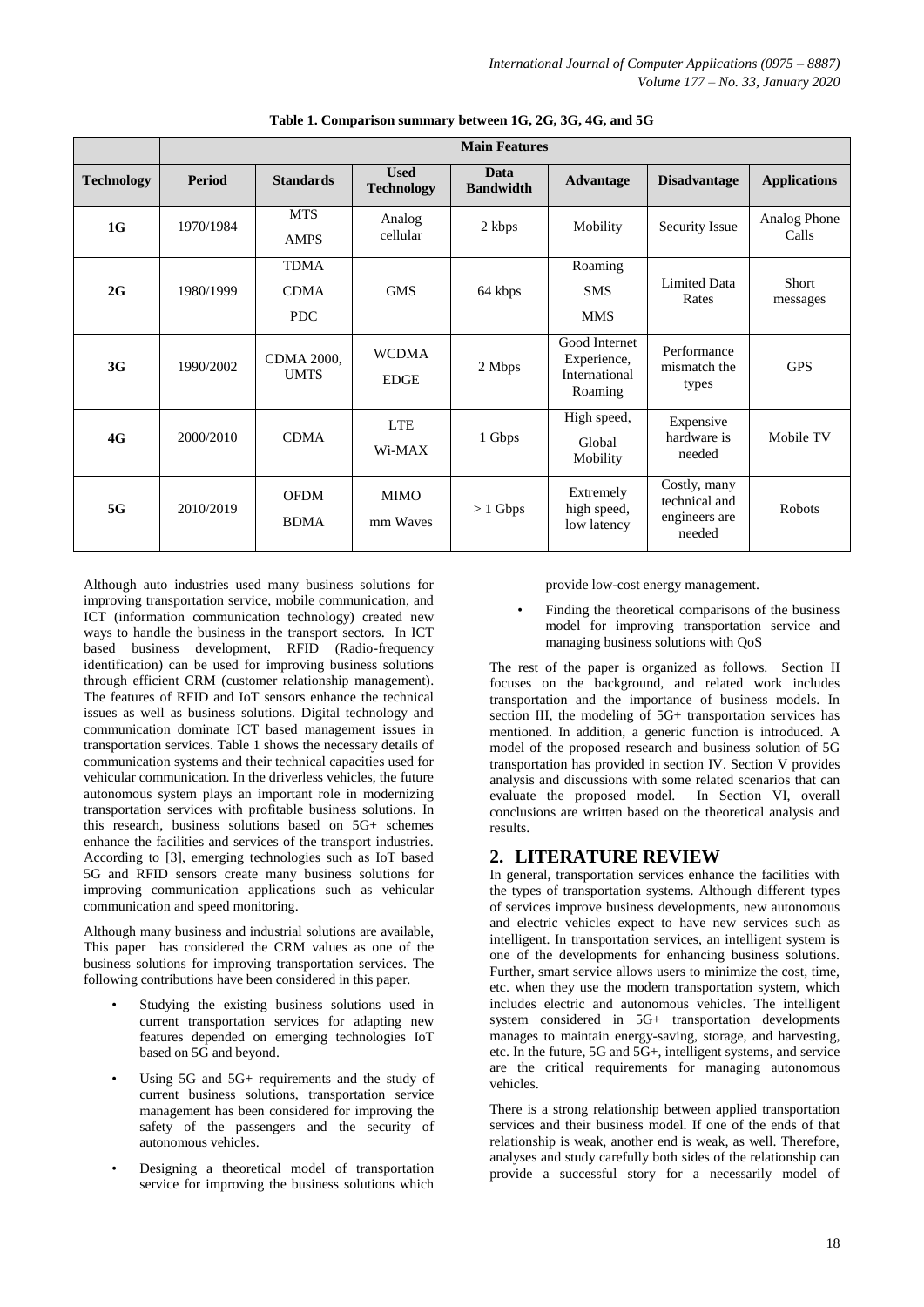transportation that needs some financial returns and profits to find the primary motivation for development and innovation in the smart transportation field. In the transportation service, passengers expect to have quick and reliable facilities with minimum cost. To implement an efficient business solution, the details of the most current business models are mentioned in the (Table 2) will be useful.

In the current time, several general business models are available to assist communication organizations with the services for transportation organizations. One of the common business models is Canvas. It was proposed initially by Alexander Osterwalder in 2005, and it contains some

| <b>Busine</b><br><b>SS</b><br><b>Model</b> | Canvas                                                                                                    | <b>Lean Canvas</b>                                                  | <b>Strategy</b><br><b>Sketch</b>                                                           |
|--------------------------------------------|-----------------------------------------------------------------------------------------------------------|---------------------------------------------------------------------|--------------------------------------------------------------------------------------------|
| Author                                     | Alex<br>Osterwalder                                                                                       | Ash Maurya                                                          | Jeroen<br>Kraaijenbrink                                                                    |
| Target                                     | Startups, new<br>and current<br>husinesses                                                                | Startup<br>businesses and<br>new initiatives                        | Startups and<br>current<br>businesses                                                      |
| <b>Focus</b>                               | Customers,<br>Investors,<br>Entrepreneur<br>S,<br>Consultants,<br><b>Advisors</b>                         | Entrepreneurs                                                       | Entrepreneurs                                                                              |
| <b>Benefit</b><br>s                        | Creating a<br>value<br>proposition<br>for the<br>businesses to<br>make it<br>intelligent in<br>the market | <b>Business</b><br>testing against<br>one of<br>customer<br>segment | Overall<br>strategy with<br>focusing on<br>new<br>inconsistence<br>chances of a<br>company |

**Table 2. Common business model comparison**

components as a virtual chart such as infrastructure, customers, value proposition, and finance. The template of the Canvas business model can be used by hands-on tool or website software for more understanding, discussion, creativity, and analysis of the business model components.

According to [4-14], business solutions dealt with the current and previous transportations systems allow us to study the techniques for improving transportation services. Intelligent transportation systems [15-18] focus on enabling us to modify the business solutions considered with emerging technologies. Using intelligent approaches, modification is possible without changing the legacy of the transportation system. Business solutions not only enhance the business environment, but also the reliability of the service provided by a dedicated system, technology, and devices. The business environment depends on business solutions, which increases profits and customers.

In the transport industries, the use of IoT sensors and devices simplifies business solutions and enhance security issues. In mobile systems, wearable IoT sensors enhance the services with quick monitoring facilities, which allow service providers to improve security issues and safety conditions of the transportation services [19-23]. Sensors and IoT based devices enhance the monitoring facilities of measuring the speeds of the vehicles. They are especially useful for

managing the positions, locations, time, etc. of autonomous vehicles with varying environmental conditions.

# **3. MODELING OF 5G+ TRANSPORT SERVICES**

According to [24], the authors explored the vision of 5G with the necessary technical requirements for modeling. From the 5G technical views, emerging technologies with 5G and 5G+ allow us to create the new concepts and issues of minimizing overall cost and energy for modeling transportation services.

Energy and power management needs not only technical improvement but also efficient management because the final profit depends on the EE, reliability, maintainability, and availability (RMA). Transportation management deals with many issues they are such as handling drivers' attitudes, driving conditions, etc. According to the transportation services based on 5G and beyond, the transportation system may have new features. Fig. 1 illustrates some services. The management issues of the transportation system depend on the QoS (Quality of service) based on 5G and 5G+ which enhance the business solutions for improving transportation services.

The use of IoT sensors based on 5G and RFID in the transportation system improves security issues. Further, sensors enhance the monitoring facilities of vehicles' speed and location-based services. To improve road services, traffic light services handled through modern technologies [25-30]. Here, RFID can also be useful for modeling of transportation services with 5G and 5G+ technologies.



**Fig 1: Examples of transportation services with 5G+ QoS**

Although road service units (RSU) provide the necessary facilities to all passengers and drivers, RFID based sensors enhance the road services dynamically with emerging technologies such as RFID based on 5G, IoT based 5G+, etc. In this modeling, function (1) can take necessary inputs according to the situation for improving the road services.

$$
R = f(InputStream \cdot to \cdot road \, services)
$$
 (1)

In (2), R uses 3 parameters as inputs and allows the service providers to analyze the road service. Further, R depends on availability (A), time (T), and communication (C). In this example, n, m, and r are the limits of the inputs.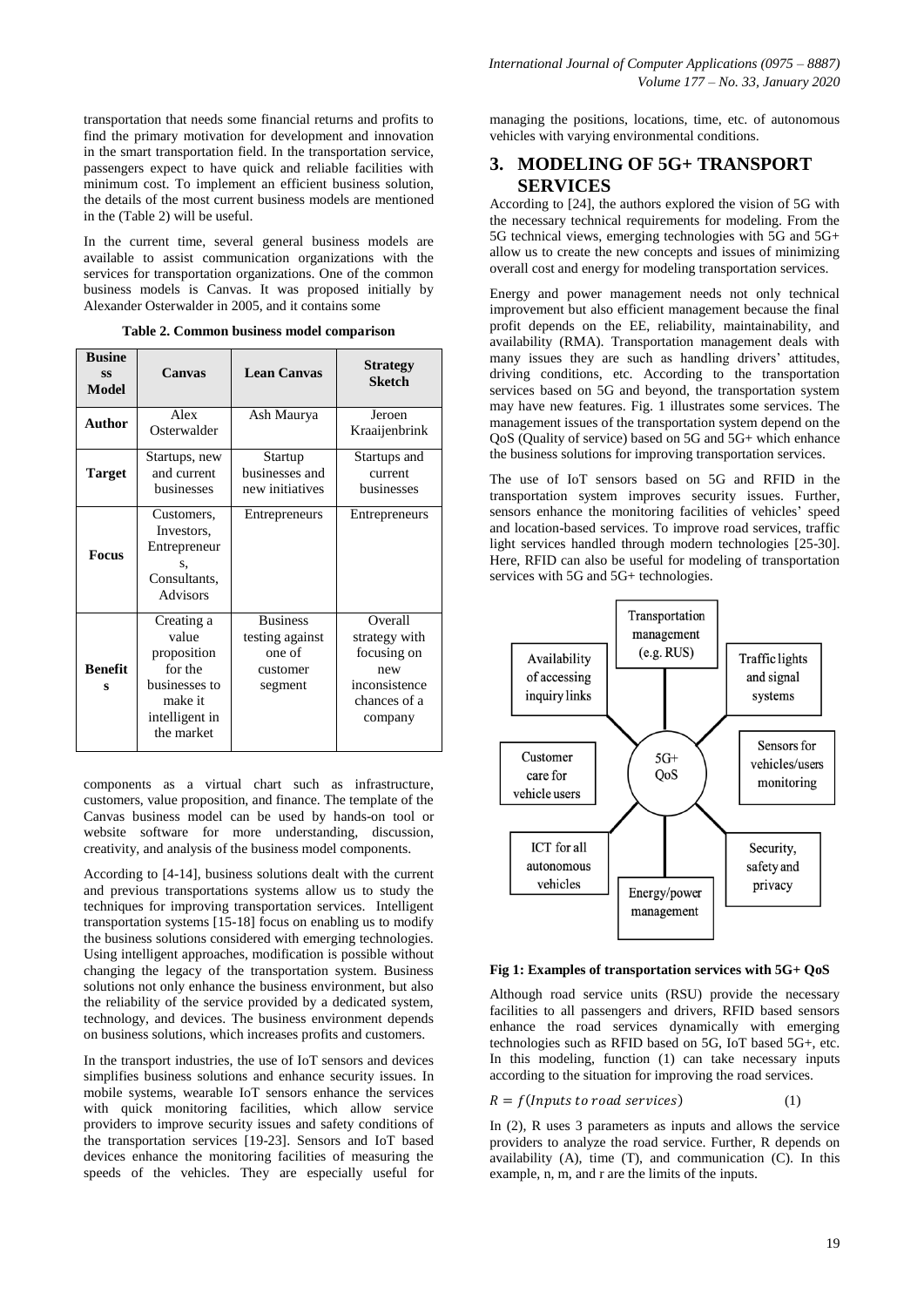$$
R = \sum_{i=1}^{n} A_i + \sum_{j=1}^{m} T_j + \sum_{k=1}^{r} C_k
$$
 (2)

As an example, RSU is considered with possible inputs for calculating the QoS of transportation services. The business solutions depend on the R, which influence to emerging technologies. Using (2), service providers can calculate the QoS and analyze the 5G and 5G+ transportation services considered in this research for comparing business solutions. To improve the business olution, 5G+ based QoS will be better for modeling transportation services. Further, papers [31-39] show the IoT, which enhances the solutions as well as the security.

#### **4. PROPOSED MODEL**

This paper proposes the theoretical model which provides business solutions for improving 5G+ transportation services.

The business model can make a successful plan, and strategic management for business operations of any company or organization would use 5G technology services. Therefore, the business and finance risks can be avoided as much as the business model is accurate based on the current factors.

The importance of business solutions on the theoretical model of the transportation system may be different because some users and customers are looking for low-cost services. As in (3), low-cost services and lifetime (LT) of the best transportation services are the trade-off.

$$
Cost \propto QoS(LT) \tag{3}
$$

The importance of the business model developments on the transportation system depends on the potential activities for reducing overall cost and research for handling the emerging technologies and their future directions. Potential activities deal with intelligent transport management, energy-saving approaches, low-cost security issues, etc. Research for reducing the complexity should be maintained through the efficient design of the future transportation system. Here, the intelligent approach of managing driverless vehicles in the transportation system reduces the overall cost, time complexity, energy consumptions, etc.

As shown in Fig. 2, a theoretical model based on 5G+, which enhances the transportation service that users wish, has introduced. These services enhance not only the business solutions but also transportation facilities such as 5G+ based QoS.



**Fig 2: A theoretical model for transportation services**

Minimizing the energy cost considered in potential and future

transportation systems is the main motivation of all users and service providers. All business solutions depend on energy management, which improves not only the energy performance of transportation system but also business support (passenger care, ticket, etc.) to all drivers. Service providers of the energy management system use the energy-efficient technologies and protocols for maintaining the reliability and lifetime of service. Accuracy also keeps reliable vehicular communication for broadcasting the optimized signals and noise-free messages.

Transportation management influences to the satisfaction of all transportation services with necessary solutions which depend on the technical issues such as 5G+ solutions (Fig.2). Cost (c) reduction in energy consumption, QoS (q) based on RMA, satisfaction (s) of CRM during the business process, management (m) of technical and business issues and technology (t) preferences are the main points considered in the business solutions of the transportation services. This proposed theoretical model stores the updated business solutions according to situations such as demand, supply, etc. Following function (4) allows the service providers to take the decision on transportation service management with the abovementioned business solutions (B).

$$
B = f(c, q, s, m, t) \tag{4}
$$

Although business solutions depend on these parameters given in (4), technological requirements of 5G and 5G+ are still dominating the business solutions comprehensively. Hence, these 5G requirements (EE, latency, capacity, dynamic spectrum, etc.) allow us to develop the model for analysing the performance of the transportation system. Strategically, this model is beneficial for developing business solutions that enhance transportation services.

Using some common business models is essential for building a particular business model for the 5G transportation model. Canvas business model is the start point for this purpose. Then, some addition and modification have done on the proposed business model. Some other business models (mention some examples) have provided some useful, necessary information to make the proposed business model more consistency, accurate, and comprehensive.

#### **5. RESULTS AND ANALYSIS**

This section provides the theoretical results of the business solutions used in the transportation service management and the technical comparisons for analyzing QoS. In this analysis, an energy-efficient and low-cost transportation system will be possible when service providers use emerging technologies.

## **5.1 Operational scenarios and indicative results**

New transportation services and management will depend on the transportation system. If the use of autonomous transportation system becomes popular, results will be depending on the readings of the sensors between the vehicles or RSUs and vehicles. In these results, Fig. 3 shows the improvements in business solutions compared with the existing model  $(4<sup>th</sup>$  generation) and the proposed model. The following scenarios illustrate the business solutions when drivers and autonomous vehicles use basic 5G, 5G+, and IoT based ICT. In these scenarios, the three types of 5G+ transportation services for enhancing the business solution have considered.

**Scenario 1 (Transportation management):** In this analysis, RSU expects to have dynamic management because transport systems move with mobile messages and commands. In this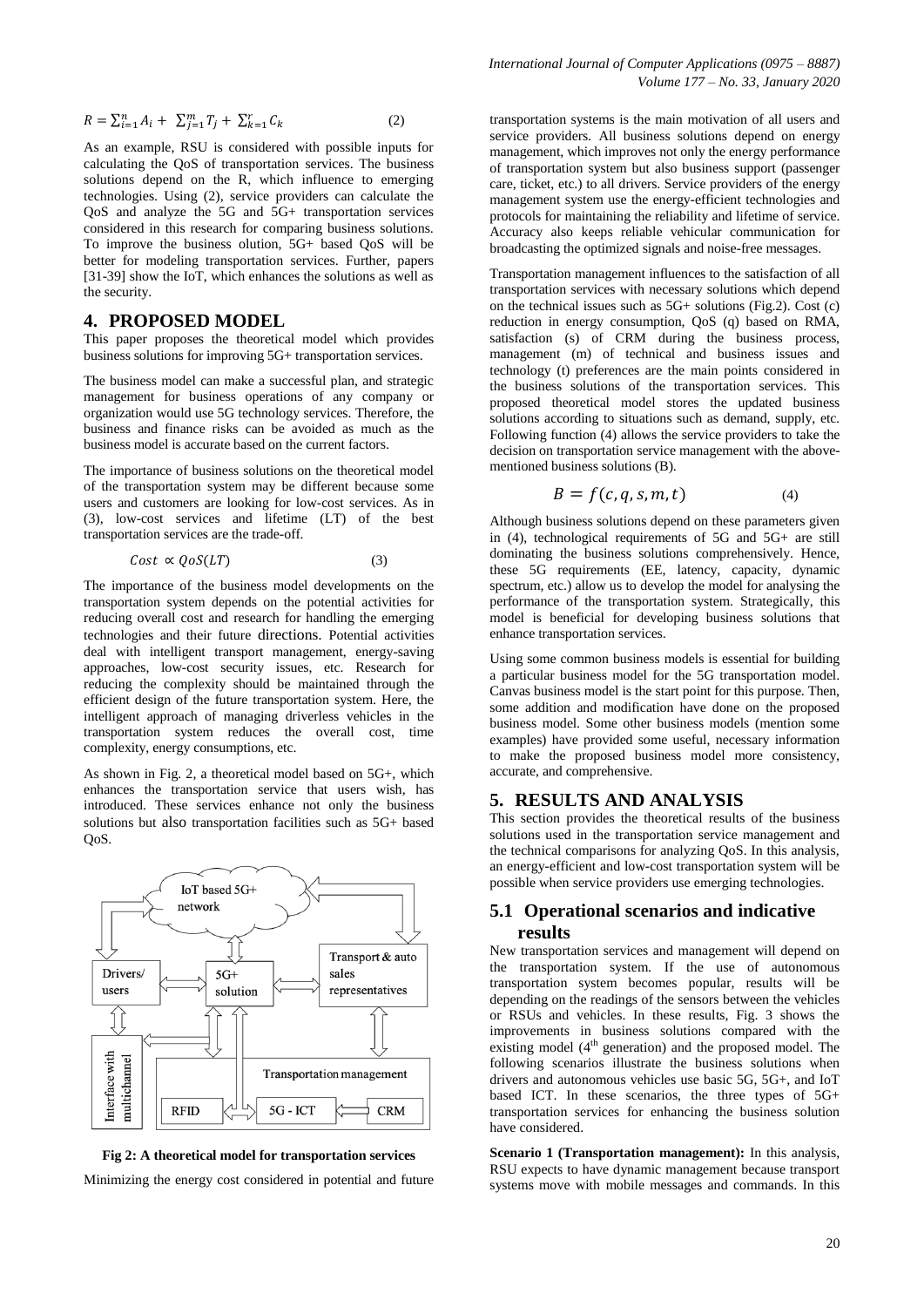management, RSU should handle the communication dynamically and efficiently for implementing transportation management. In this scenario, business solutions depend on the decision making obtained through the 5G based IoT sensors. Here, cost reduction depends on the data management of the secure readings collected from these sensors. The cost of the transportation system can be reduced when data (audio, video, and text) management of vehicular communication provide secure services with new technology.

Although the following scenarios show the future transport services, 5G and emerging technologies enhance 5G transportation. As business solutions, 5G technology will expand business opportunities for the future transportation system. Here, scenarios can be explained through monitoring, tracking, and automation capabilities. Further, the study of the business model allows the transport service providers to facilitate the smart cities where vehicles are on a small and large scale for traveling within the residential and farming areas.

**Scenario 2 (Security, safety, and privacy):** Electric vehicles and autonomous systems need proper management for securing transportation services and protecting all internal devices and environments. Security, safety, and privacy are the parts of the business solutions in transportation service management as in Fig. 3 [40-52]. The performance of security issues depends on emerging technologies such as photonic technology based on 5G and beyond. Photonic sensors play an important role in maintaining the security, safety and privacy efficiently with minimum cost. Although the theoretical model focuses on emerging technologies, cost reduction is one of the business solutions for improving transportation services.



**Fig 3: The business solution of transportation services management**

**Scenario 3 (ICT for all autonomous vehicles):** All vehicles depend on efficient transportation services with low-cost ICT management. According to the future autonomous vehicles, ICT provides business solutions as well as technical issues for maintaining the QoS, EE, etc. Proposed model can be modified with the technology considered in the future transportation system and services expected during this decade or 2025 to 2030. As shown in Fig. 4, lifetime mentioned in (3) can be considered as an example for illustrating the QoS improvement in percentage.

Currently, energy-saving and consumption are the key areas

in business solutions. In terms of EE, 5G and beyond provide and maintain the technical limitations for increasing the EE. Increasing EE improves not only the reliability of devices used in the transportation system but also transportation services. The communication involved with 5G and beyond will provide high-speed and accessing through efficient connectivity for improving vehicular communication. Intelligent systems also provide many benefits technically as well as intelligently for analyzing the satisfaction of the business challenges and solutions. In autonomous vehicles, the lifetime of the battery is one of the technical challenges. Here, photonic and Li-ion technologies may be useful to enhance the battery lifetime with maximum protection. Regarding the security issues, the transportation system employs the software-defined networks (SDN) with lightweight cryptographic algorithms. Handling business solutions need business model components that are useful for developing efficient transportation services with the proposed theoretical model.

#### **5.2 Business model components**

The proposed business model has some key business components (Table 3) that can cover most business and financial aspects of 5G transportation services. There are six major perspectives of the business model:

- 1. New Smart Transportation Elements: it contains the related parts to 5G technology such as software, hardware, and special requirements.
- 2. Infrastructure: it covers all the surrounded aspects to make 5G transportation services working.



**Fig 4: Analysis of proposed model**

- 3. Provided Services: it concerns the services that 5Gtransportation will be provided when the customers would use them.
- 4. Customers: it focuses on the types of customers and the communication channels between them.
- 5. Value Propositions: it means the added values from the products and services that deliver to some customers.
- 6. Financials: it includes all the financial factors that impact on 5G transportation industry, such as demand and revenue.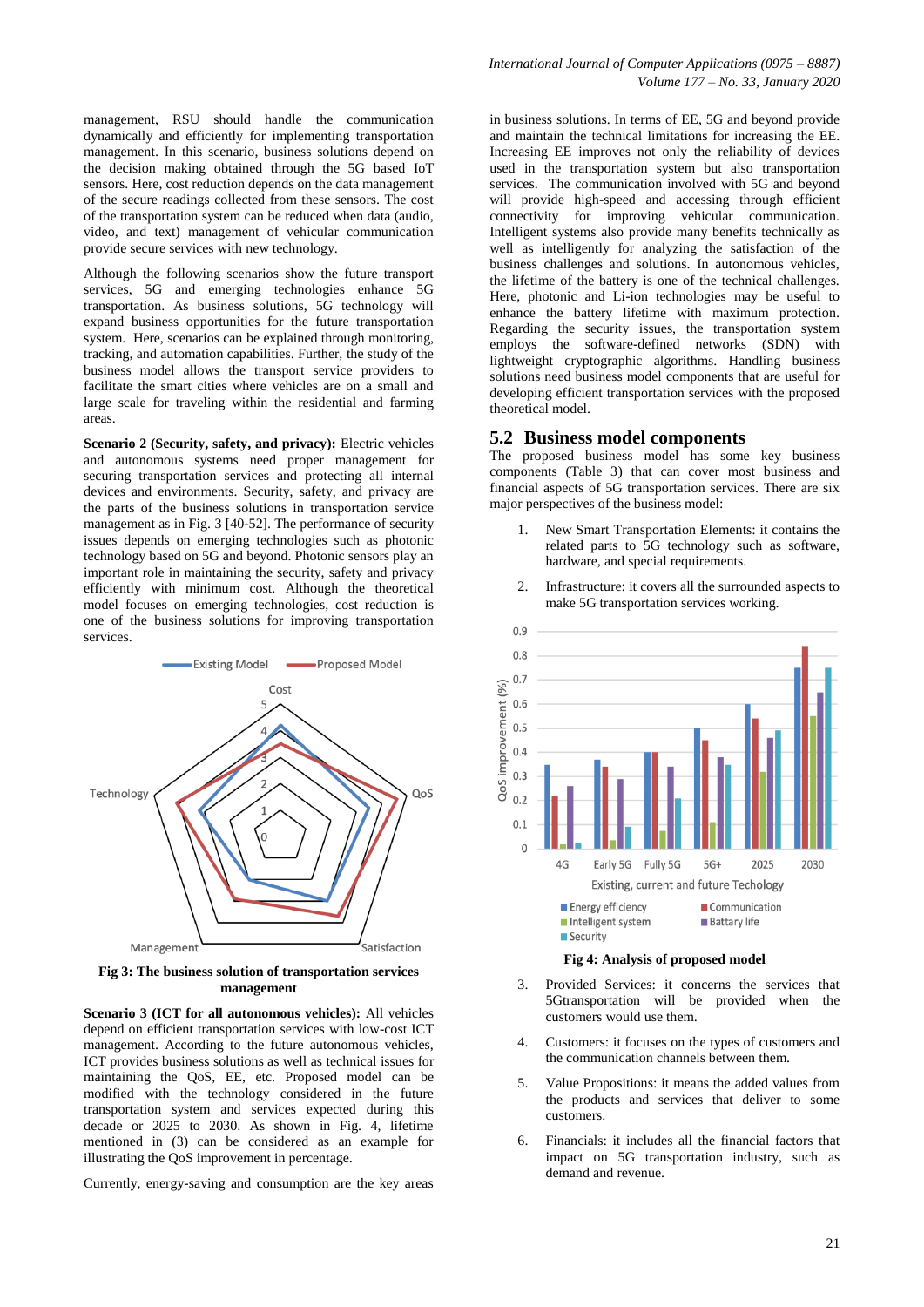## **6. CONCLUSIONS AND FUTURE WORK**

The 5G and emerging technologies, such as the Internet of Things (IoT) based 5G, promise new capabilities of the 5Gtransportation system. Business solutions based on 5G, which are set to impact not only transportation services but also many transportation industries that are embarking on their digital transformations of the business model. This paper introduced the modeling of 5G+ transportation services with a generic function. In fact, 5G+ and beyond will provide efficient service to the transport service providers, users, and industries through the proposed model. The results of the theoretical model allow us to verify and analyze the business solution of transportation services management. Further, the result shows the comparison of technical issues for improving QoS which is one of the business solutions. According to table 2, the proposed approach considered in this paper will open new business models and solutions across the transportation industries.

Future work is to find low-cost solutions that minimize the overall cost of the transportation service and management issues dynamically. A vast improvement will have occurred on the 5G+ 6G when service providers consider the efficient business and technical solutions depended on speed, the response time (Latency), data bandwidth, and the used technologies (Table 3).

| <b>Main</b><br>Perspective<br>S                                   | <b>Key Business</b><br>components    | <b>Description</b>                                                                                                                   | <b>Examples</b>                                                                                                                                                                                                                                                                                |  |
|-------------------------------------------------------------------|--------------------------------------|--------------------------------------------------------------------------------------------------------------------------------------|------------------------------------------------------------------------------------------------------------------------------------------------------------------------------------------------------------------------------------------------------------------------------------------------|--|
| <b>New Smart</b><br><b>Transporta</b><br>t-ion<br><b>Elements</b> | Software                             | Easily upgradable from the legacy (if<br>any). Connected with 5G technology.                                                         | Platforms, application, product, software, and<br>systems                                                                                                                                                                                                                                      |  |
|                                                                   | Hardware                             | Physical tools to connect with 5G                                                                                                    | Sensors, IoT networks, equipment, and<br>Devices                                                                                                                                                                                                                                               |  |
|                                                                   | Internal activities                  | Most important activities to do to get the<br>business model success                                                                 | Human, logistics, consultations,<br>demonstration, communications, R&D, media,<br>manufacturing, process industry, safety &<br>security                                                                                                                                                        |  |
| <b>Infrastruct</b><br>-ure                                        | 5G Technology                        | Traffic light management, intelligent<br>transportation system needs a business<br>model with decision-making procedures             | SDN, IoT, Big data, Multiple access, cloud                                                                                                                                                                                                                                                     |  |
|                                                                   | Telecommunication<br><b>Networks</b> | Management issues which rely on<br>networks                                                                                          | Core network, radio (Mobile) access network<br>& transmission & upgrading, sensor                                                                                                                                                                                                              |  |
|                                                                   |                                      |                                                                                                                                      | Strategic alliances, joint ventures, data<br>analysis company                                                                                                                                                                                                                                  |  |
|                                                                   | Partners and<br>Suppliers            | Most useful suppliers and partners who<br>make the business model work                                                               | logistical partners, suppliers of devices<br>(sensors, actuators, etc.), Technology provider<br>and developer, Mobile operators, Service and<br>application providers, Information brokers,<br>Vehicle Manufacturers, Digital & Telecom<br>Players, Automotive Insurers, Distributors,<br>etc. |  |
|                                                                   | Power System                         | Electric vehicles, charging units, solar<br>power with photonic technologies                                                         | The Portable electric vehicle charging station,<br>Robotic charging for self-driving and electric<br>vehicles, Electric forecourt network, etc.                                                                                                                                                |  |
|                                                                   | Communication                        | High speed, priority, vehicular<br>communication with evolving security<br>technologies                                              | Communication hardware, sensor, control<br>system                                                                                                                                                                                                                                              |  |
|                                                                   | Processing                           | Signal processing in variable<br>environmental conditions                                                                            | Energy efficiency, Emission control system,<br>Radiation of chemical reactions released from<br>the batteries                                                                                                                                                                                  |  |
|                                                                   | Industry                             | Transportation, vehicular, traffic light<br>monitoring, etc.                                                                         | IoT based industry, First commercial robotic<br>charging units, secure vehicular system, low-<br>cost solar traffic lights, Graphene for reliable<br>vehicle parts                                                                                                                             |  |
| <b>Provided</b><br><b>Services</b>                                | Connected<br>Transportation          | A Robust Approach for Reliable<br>Dissemination of Critical Messages in<br>Connected Vehicles and Vehicular Cloud<br>Computing (VCC) | VCC is used to handle complex tasks in a<br>connected vehicular environment, including<br>offloading large files, minimize traffic<br>congestion, encrypting and decrypting<br>messages, etc.                                                                                                  |  |

#### **Table 3. The business model of 5G transportation services**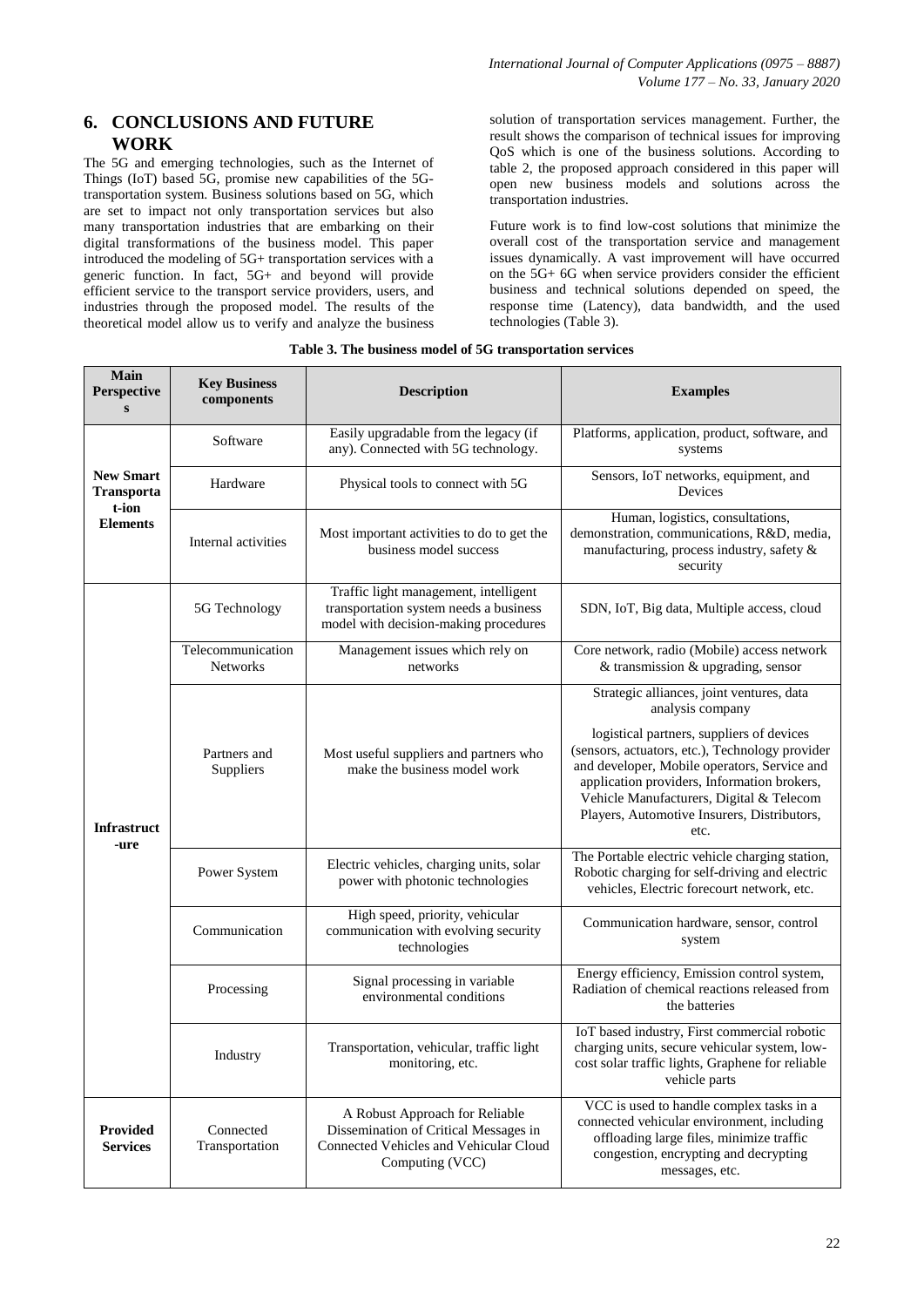|                                                 | Self-driving /<br>Mobility  | Regulations of basic, compulsory and<br>emergency services                                                                                   | Driver assistance, Mobility management,<br>mobile operators, cloud service, Wireless<br>chargers, energy harvesting on the move.                                                                                               |  |
|-------------------------------------------------|-----------------------------|----------------------------------------------------------------------------------------------------------------------------------------------|--------------------------------------------------------------------------------------------------------------------------------------------------------------------------------------------------------------------------------|--|
|                                                 | Requirements                | Decision making, cybersecurity detection,<br>and prevention issues according to<br>dynamic, real-time, and online services                   | Safety and autonomous driving, Scalability,<br>Reliability, Low power, Low latency, Large<br>coverage, Low module cost, Mobility support,<br>roaming support, SLA support, monitoring<br>services, Service delivery, Security. |  |
|                                                 | Policy                      | Users and service providers depend on the<br>demand of the services insured through<br>the transport management or ministry                  | Licenses and insurance according to the<br>distance of the travel plan and number of users                                                                                                                                     |  |
|                                                 | Strategy                    | Minimum cost with maximum EE &<br>protection during traveling, transporting,<br>etc                                                          | Business trip, pleasure trips, the occasional<br>trip                                                                                                                                                                          |  |
|                                                 | Government<br>Regulation    | Regulation of the transportation service<br>with legal motivations                                                                           | Speed control, secure messages, traveling and<br>parking permits, transport management for<br>handling all legal actions and issues                                                                                            |  |
|                                                 | Research and<br>development | Low-cost energy with lithium-ion<br>batteries for improving global warming,<br>reliability of vehicular communication<br>and control devices | The energy efficiency of the VANET,<br>Cybersecurity controlled through reliable<br>devices                                                                                                                                    |  |
|                                                 | Training                    | Use of self-driving, handling services<br>during the traveling and intelligent system                                                        | Emergencies such as fire, Applications,<br>protected services, etc.                                                                                                                                                            |  |
| <b>Customers</b>                                | <b>Customers Types</b>      | Aimed group of customers who will<br>receive the service                                                                                     | Shareholders, government, environment,<br>NGOs, communities, employees, Companies,<br>Mobile users, B2B, B2C                                                                                                                   |  |
|                                                 | Customer<br>Relationships   | Relationship types with different<br>customers                                                                                               | Assistance, feedback, complains, satisfaction                                                                                                                                                                                  |  |
|                                                 | Distribution<br>channels    | Communication ways with customers to<br>deliver a service or products.                                                                       | Salesforce, web sales, own stores, partner<br>stores, wholesalers, direct, indirect, online.<br>Internet, Mobile                                                                                                               |  |
| <b>Value</b><br><b>Proposition</b><br>${\bf S}$ | Value Propositions          | Types of products and services that<br>provide added value to a particular<br>customer type                                                  | Convenience, usability, performance,<br>customization, share                                                                                                                                                                   |  |
| <b>Financials</b>                               | Demand                      | Correct security, safety & privacy features                                                                                                  | socio-economic demands                                                                                                                                                                                                         |  |
|                                                 | <b>Market Players</b>       | Advertising possible transportation<br>facilities, offers, promotions, issuing<br>complements                                                | Customer experience, technology suppliers,<br>competitors, manufacturers. Relational based<br>(make to stock, make to order, make to the<br>individual)                                                                        |  |
|                                                 | Revenue                     | Cashback from specific types of<br>customers                                                                                                 | Usage fee, subscription fee, leasing, licensing,<br>brokerage fee, advertising, Return-of-<br>Investment                                                                                                                       |  |
|                                                 | Cost Structure              | All cost to operate the business model                                                                                                       | IT cost, maintenance                                                                                                                                                                                                           |  |

# **7. REFERENCES**

- [1] S. Patil, V. Patil, and P. Bhat, "A Review on 5G Technology," in International Journal of Engineering and Innovative Technology (IJEIT) vol. 1, no. 1, pp. 26–30, 2012.
- [2] Kastalli, Ivanka Visnjic, Bart Van Looy, and Andy Neely. "Steering manufacturing firms towards service business model innovation." California Management Review 56, no. 1 (2013): 100-123
- [3] Badii, Claudio, Pierfrancesco Bellini, Angelo Difino, and Paolo Nesi. "Sii-Mobility: An IoT/IoE architecture to

enhance smart city mobility and transportation services." Sensors 19, no. 1 (2019).

- [4] V Wangenheim F. Situational characteristics as moderators of the satisfaction-loyalty link: an investigation in a business-to-business context. Journal of Consumer Satisfaction, Dissatisfaction, and Complaining Behavior. 2003 Jan 1;16, pp. 145-156.
- [5] Weng TS. Using information technology on customer relationship management. InWSEAS International Conference. Proceedings. Recent Advances in Computer Engineering 2009 Mar 23 (No. 10). WSEAS, pp. 271- 279.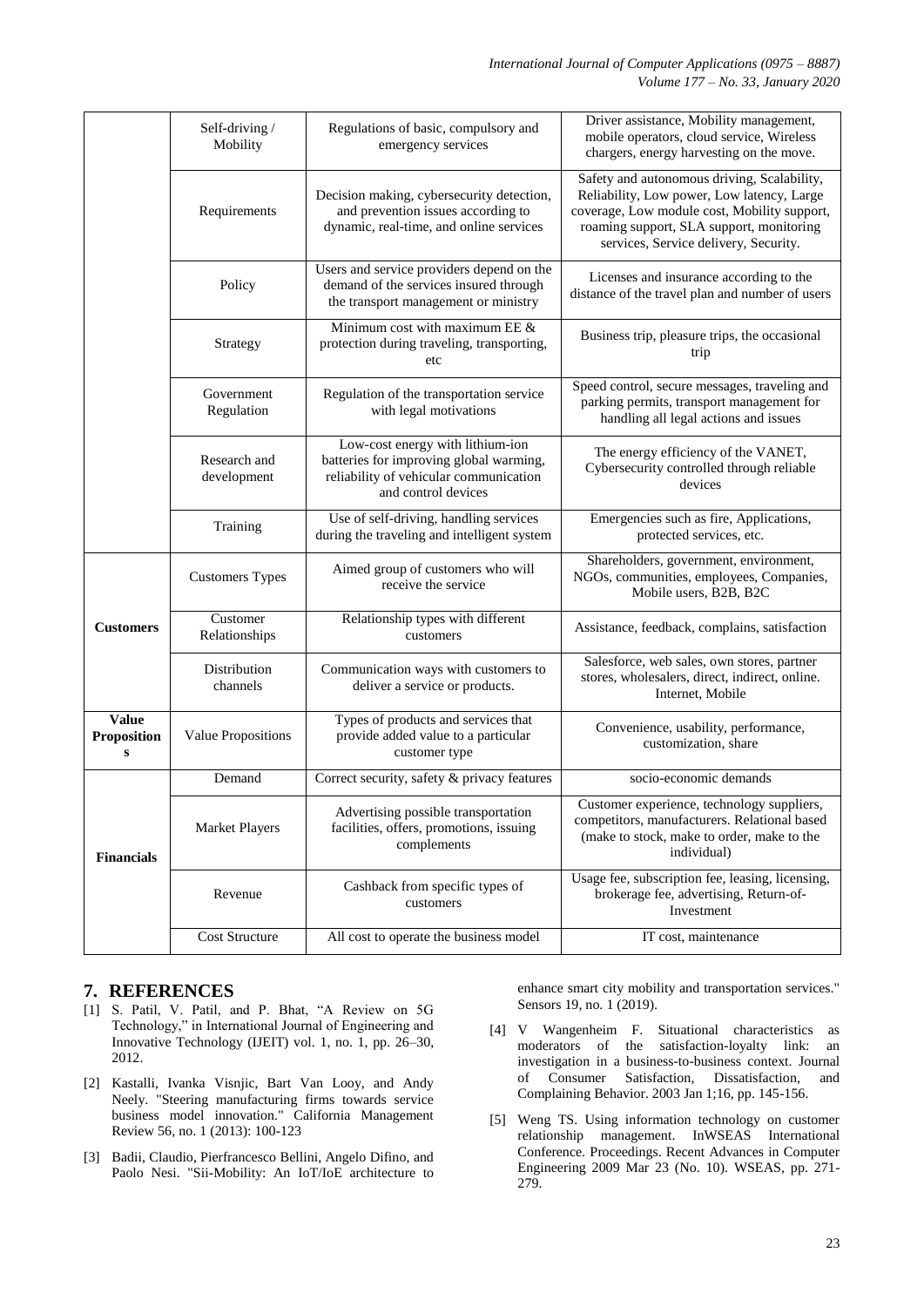- [6] Guha S, Harrigan P, Soutar G. Linking social media to customer relationship management (CRM): a qualitative study on SMEs. Journal of Small Business & Entrepreneurship. 2018 May 4;30(3):193-214.
- [7] Tzeng SF, Chen WH, Pai FY. Evaluating the business value of RFID: Evidence from five case studies. International journal of production economics. 2008 Apr 1;112(2):601-13.
- [8] Wu NC, Nystrom MA, Lin TR, Yu HC. Challenges to global RFID adoption. InTechnology Management for the Global Future, 2006. PICMET 2006 2006 Jul (Vol. 2, pp. 618-623). IEEE.
- [9] Roussos G. Networked RFID: systems, software, and services. Springer Science & Business Media; 2008 Oct 17.
- [10] Yang S, Zhang R, Liu Z. The AGA is evaluating a model of customer loyalty based on the e-commerce environment. Journal of Software. 2009 May;4(3):262- 269.
- [11] Inaba, T. "Realization of SCM and CRM by using RFIDcaptured consumer behavior information." Journal of Networks. 2009 Apr. 4, no. 2: 92-99.
- [12] Donovan J, Franzel S, Cunha M, Gyau A, Mithöfer D. Guides for value chain development: a comparative review. Journal of Agribusiness in Developing and Emerging Economies. 2015 May 18;5(1):2-3.
- [13] Thayananthan V, Alzahrani A, Qureshi MS. Information and communication technology (ICT) applications for customer relationship management (CRM). InICTs and the Millennium Development Goals 2014 (pp. 161-183). Springer, Boston, MA.
- [14] Kastalli, Ivanka Visnjic, Bart Van Looy, and Andy Neely. "Steering manufacturing firms towards service business model innovation." California Management Review 56, no. 1 (2013): 100-123.
- [15] Din, Sadia, Anand Paul, and Abdul Rehman. "5Genabled Hierarchical architecture for the softwaredefined intelligent transportation system." Computer Networks 150 (2019): 81-89.
- [16] Haffner, S., A. Monticelli, A. Garcia, J. Mantovani, and R. Romero. "Branch and bound algorithm for transmission system expansion planning using a transportation model." IEE Proceedings-Generation, Transmission and Distribution 147, no. 3 (2000): 149- 156.
- [17] Camacho, Fernando, César Cárdenas, and David Muñoz. "Emerging technologies and research challenges for intelligent transportation systems: 5G, HetNets, and SDN." International Journal of Interactive Design and Manufacturing (IJIDeM) (2017): 1-9.
- [18] Menouar, Hamid, Ismail Guvenc, Kemal Akkaya, A. Selcuk Uluagac, Abdullah Kadri, and Adem Tuncer. "UAV-Enabled Intelligent Transportation Systems for the Smart City: Applications and Challenges." IEEE Communications Magazine 55, no. 3 (2017): 22-28.
- [19] Stojkoska, Biljana L. Risteska, and Kire V. Trivodaliev. "A review of the Internet of Things for smart home: Challenges and solutions." Journal of Cleaner Production 140 (2017): 1454-1464.
- [20] Amaral, Leonardo Albernaz, Everton de Matos, Ramão Tiago Tiburski, Fabiano Hessel, Willian Tessaro Lunardi, and Sabrina Marczak. "Middleware Technology for IoT Systems: Challenges and Perspectives Toward 5G." In
- [21] Internet of Things (IoT) in 5G Mobile Technologies, Springer International Publishing, 2016, pp. 333-367.
- [22] Rahman, Md Abdur, Md Mamunur Rashid, M. Shamim Hossain, Elham Hassanain, Mohammed F. Alhamid, and Mohsen Guizani. "Blockchain and IoT-based Cognitive Edge Framework for Sharing Economy Services in a Smart City." IEEE Access (2019).
- [23] Jo, Minho, Vanga Odelu, Ashok Kumar Das, Muhammad Khurram Khan, and Kim-Kwang Raymond Choo. "Expressive CP-ABE Scheme for Mobile Devices in IoT satisfying Constant-size Keys and Ciphertexts." IEEE Access (2017).
- [24] Gavrilovska, Liljana, Valentin Rakovic, and Vladimir Atanasovski. "Visions towards 5G: Technical requirements and potential enablers." Wireless Personal Communications 87, no. 3 (2016): 731-757.
- [25] Tewari, Aakanksha, and B. B. Gupta. "Cryptanalysis of a novel ultra-lightweight mutual authentication protocol for IoT devices using RFID tags." The Journal of Supercomputing (2016): 1-18.
- [26] Nordby K. Conceptual designing and technology: Shortrange RFID as a design material. International Journal of Design. 2010;4(1):29-44.
- [27] Juels A. RFID security and privacy: A research survey. IEEE Journal on selected areas in communications. 2006 Feb;24(2):381-94.
- [28] Sharif, Abubakar, Jun Ouyang, Feng Yang, Hassan T. Chattha, Muhammad Ali Imran, Akram Alomainy, and Qammer H. Abbasi. "Low-cost, Inkjet-printed UHF RFID Tag based System for the Internet of Things Applications using Characteristic Modes." IEEE Internet of Things Journal (2019).
- [29] Ciftler, Bekir Sait, Abdullah Kadri, and Ismail Güvenç. "IoT localization for bistatic passive UHF RFID systems with 3-D radiation pattern." IEEE Internet of Things Journal 4, no. 4 (2017): 905-916.
- [30] Chen, Yen-Hung, Rui-Ze Hung, Lin-Kung Chen, Pi-Tzong Jan, and Yin-Rung Su. "Channel-Quality Aware RFID Tag Identification Algorithm to Accommodate the Varying Channel Quality of IoT Environment." Applied Sciences 9, no. 2 (2019): 321.
- [31] Sfar, Arabia Riahi, Enrico Natalizio, Yacine Challal, and Zied Chtourou. "A Roadmap for Security Challenges in the Internet of Things." Digital Communications and Networks (2017).
- [32] Samaila, Musa G., Miguel Neto, Diogo AB Fernandes, Mário M. Freire, and Pedro RM Inácio. "Security Challenges of the Internet of Things." In Beyond the Internet of Things, Springer International Publishing, 2017, pp. 53-82.
- [33] Mozzaquatro, Bruno A., Ricardo Jardim-Goncalves, and Carlos Agostinho. "Towards a reference ontology for security in the Internet of Things." In Measurements & Networking (M&N), 2015 IEEE International Workshop